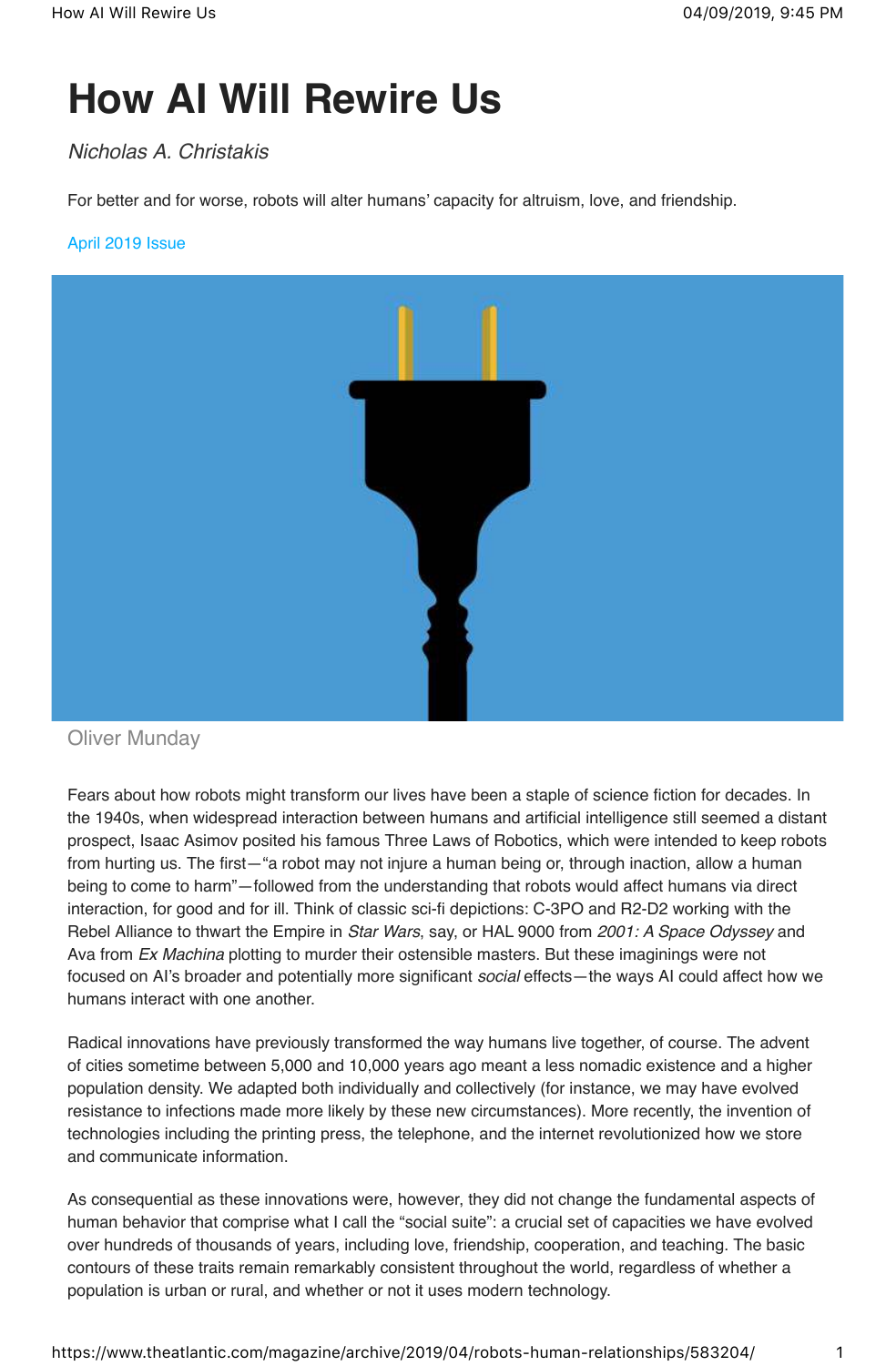But adding artificial intelligence to our midst could be much more disruptive. Especially as machines are made to look and act like us and to insinuate themselves deeply into our lives, they may change how loving or friendly or kind we are—not just in our direct interactions with the machines in question, but in our interactions with one another.

Consider some experiments from my lab at Yale, where my colleagues and I have been exploring how such effects might play out. In one, we directed small groups of people to work with humanoid robots to lay railroad tracks in a virtual world. Each group consisted of three people and a little blue-and-white robot sitting around a square table, working on tablets. The robot was programmed to make occasional errors—and to acknowledge them: "Sorry, guys, I made the mistake this round," it declared perkily. "I know it may be hard to believe, but robots make mistakes too."

As it turned out, this clumsy, confessional robot helped the groups perform *better*—by improving communication among the humans. They became more relaxed and conversational, consoling group members who stumbled and laughing together more often. Compared with the control groups, whose robot made only bland statements, the groups with a confessional robot were better able to collaborate.

In another, virtual experiment, we divided 4,000 human subjects into groups of about 20, and assigned each individual "friends" within the group; these friendships formed a social network. The groups were then assigned a task: Each person had to choose one of three colors, but no individual's color could match that of his or her assigned friends within the social network. Unknown to the subjects, some groups contained a few bots that were programmed to occasionally make mistakes. Humans who were directly connected to these bots grew more flexible, and tended to avoid getting stuck in a solution that might work for a given individual but not for the group as a whole. What's more, the resulting flexibility spread throughout the network, reaching even people who were not directly connected to the bots. As a consequence, groups with mistake-prone bots consistently outperformed groups containing bots that did not make mistakes. The bots helped the humans to help themselves.

Both of these studies demonstrate that in what I call "hybrid systems"—where people and robots interact socially—the right kind of AI can improve the way humans relate to one another. Other findings reinforce this. For instance, the political scientist Kevin Munger directed specific kinds of bots to intervene after people sent racist invective to other people online. He showed that, under certain circumstances, a bot that simply reminded the perpetrators that their target was a human being, one whose feelings might get hurt, could cause that person's use of racist speech to decline for more than a month.

But adding AI to our social environment can also make us behave less productively and less ethically. In yet another experiment, this one designed to explore how AI might affect the "tragedy of the commons"—the notion that individuals' self-centered actions may collectively damage their common interests—we gave several thousand subjects money to use over multiple rounds of an online game. In each round, subjects were told that they could either keep their money or donate some or all of it to their neighbors. If they made a donation, we would match it, doubling the money their neighbors received. Early in the game, two-thirds of players acted altruistically. After all, they realized that being generous to their neighbors in one round might prompt their neighbors to be generous to them in the next one, establishing a norm of reciprocity. From a selfish and short-term point of view, however, the best outcome would be to keep your own money *and* receive money from your neighbors. In this experiment, we found that by adding just a few bots (posing as human players) that behaved in a selfish, free-riding way, we could drive the group to behave similarly. Eventually, the human players ceased cooperating altogether. The bots thus converted a group of generous people into selfish jerks.

Let's pause to contemplate the implications of this finding. Cooperation is a key feature of our species, essential for social life. And trust and generosity are crucial in differentiating successful groups from unsuccessful ones. If everyone pitches in and sacrifices in order to help the group, everyone should benefit. When this behavior breaks down, however, the very notion of a public good disappears, and everyone suffers. The fact that AI might meaningfully reduce our ability to work together is extremely concerning.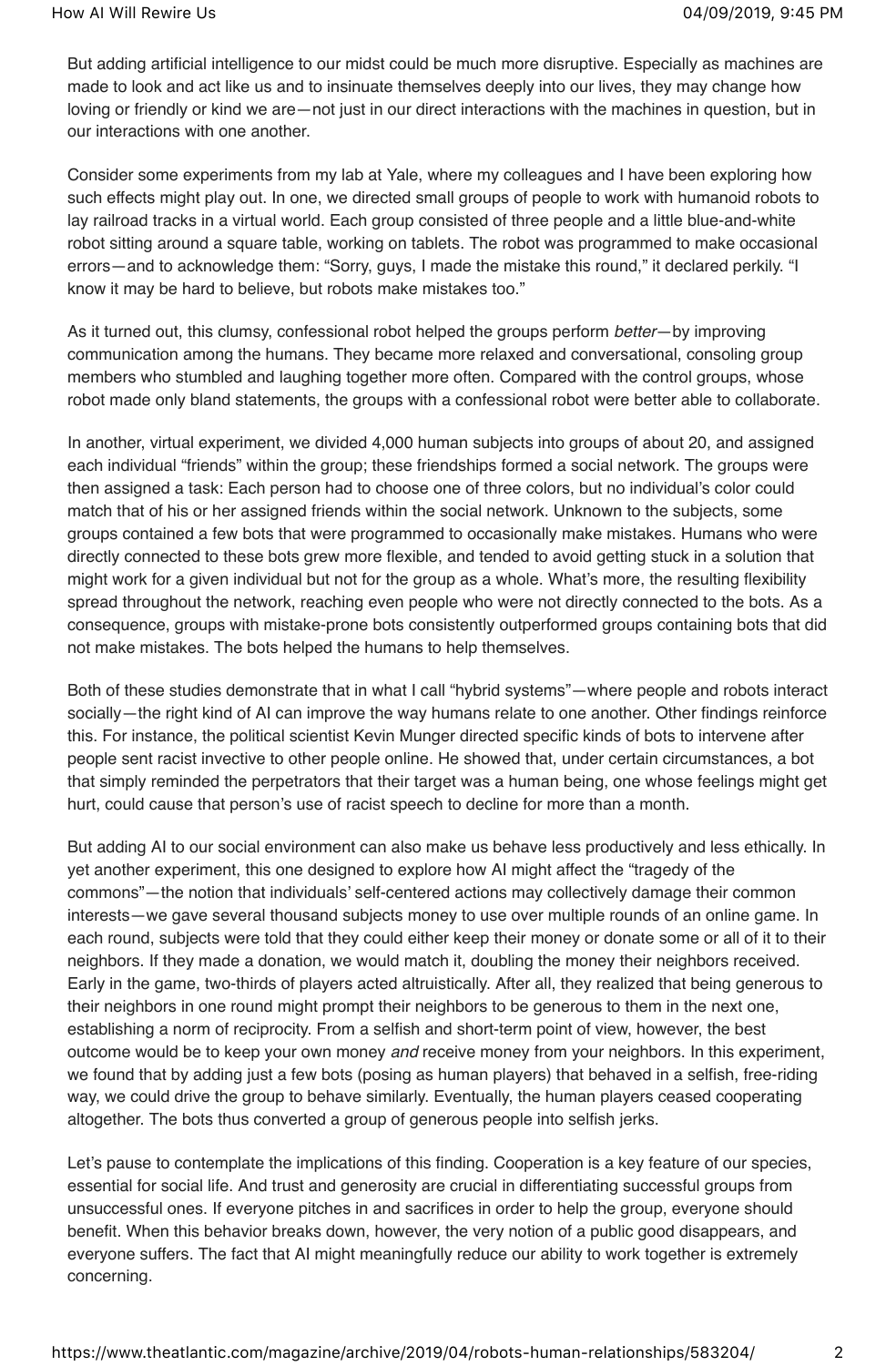Already, we are encountering real-world examples of how AI can corrupt human relations outside the laboratory. A study examining 5.7 million Twitter users in the run-up to the 2016 U.S. presidential election found that trolling and malicious Russian accounts—including ones operated by bots—were regularly retweeted in a similar manner to other, unmalicious accounts, influencing conservative users particularly strongly. By taking advantage of humans' cooperative nature and our interest in teaching one another—both features of the social suite—the bots affected even humans with whom they did not interact directly, helping to polarize the country's electorate.

Other social effects of simple types of AI play out around us daily. Parents, watching their children bark rude commands at digital assistants such as Alexa or Siri, have begun to worry that this rudeness will leach into the way kids treat people, or that kids' relationships with artificially intelligent machines will interfere with, or even preempt, human relationships. Children who grow up relating to AI in lieu of people might not acquire "the equipment for empathic connection," Sherry Turkle, the MIT expert on technology and society, told *The Atlantic*'s Alexis C. Madrigal not long ago, after he'd bought a toy robot for his son.

As digital assistants become ubiquitous, we are becoming accustomed to talking to them as though they were sentient; writing in these pages last year, Judith Shulevitz described how some of us are starting to treat them as confidants, or even as friends and therapists. Shulevitz herself says she confesses things to Google Assistant that she wouldn't tell her husband. If we grow more comfortable talking intimately to our devices, what happens to our human marriages and friendships? Thanks to commercial imperatives, designers and programmers typically create devices whose responses make us feel better —but may not help us be self-reflective or contemplate painful truths. As AI permeates our lives, we must confront the possibility that it will stunt our emotions and inhibit deep human connections, leaving our relationships with one another less reciprocal, or shallower, or more narcissistic.

All of this could end up transforming human society in unintended ways that we need to reckon with as a polity. Do we want machines to affect whether and how children are kind? Do we want machines to affect how adults have sex?

## Edmon de Haro

Kathleen Richardson, an anthropologist at De Montfort University in the U.K., worries a lot about the latter question. As the director of the Campaign Against Sex Robots—and, yes, sex robots are enough of an incipient phenomenon that a campaign against them isn't entirely premature—she warns that they will be dehumanizing and could lead users to retreat from real intimacy. We might even progress from treating robots as instruments for sexual gratification to treating other people that way. Other observers have suggested that robots could radically improve sex between humans. In his 2007 book, *Love and Sex With Robots*, the iconoclastic chess master turned businessman David Levy considers the positive implications of "romantically attractive and sexually desirable robots." He suggests that some people will come to prefer robot mates to human ones (a prediction borne out by the Japanese man who "married" an artificially intelligent hologram last year). Sex robots won't be susceptible to sexually transmitted diseases or unwanted pregnancies. And they could provide opportunities for shame-free experimentation and practice—thus helping humans become "virtuoso lovers." For these and other reasons, Levy believes that sex with robots will come to be seen as ethical, and perhaps in some cases expected.

Long before most of us encounter AI dilemmas this intimate, we will wrestle with more quotidian challenges. The age of driverless cars, after all, is upon us. These vehicles promise to substantially reduce the fatigue and distraction that bedevil human drivers, thereby preventing accidents. But what other effects might they have on people? Driving is a very modern kind of social interaction, requiring high levels of cooperation and social coordination. I worry that driverless cars, by depriving us of an occasion to exercise these abilities, could contribute to their atrophy.

## Nicholas Carr: Is Google making us stupid?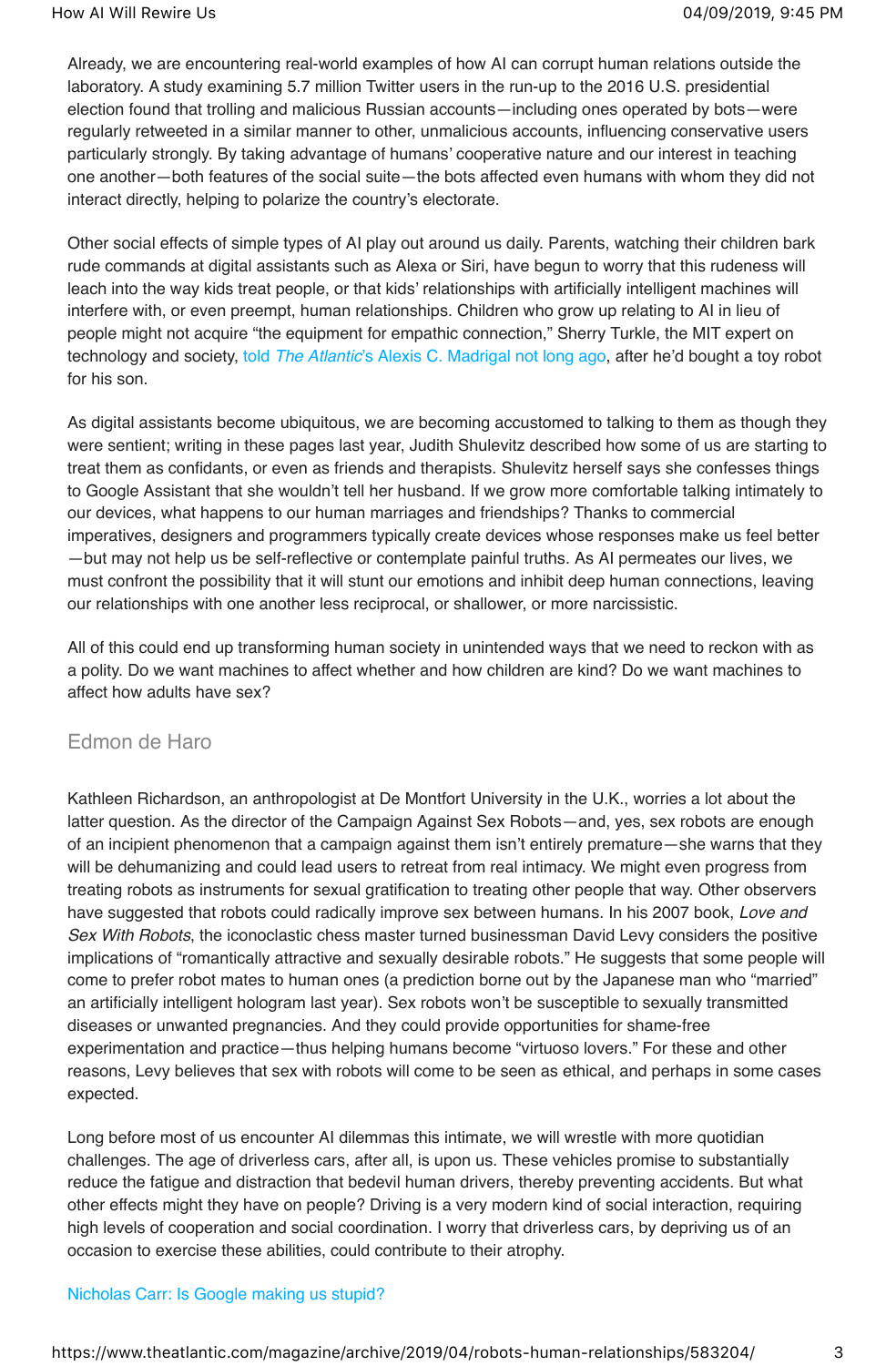Not only will these vehicles be programmed to take over driving duties and hence to usurp from humans the power to make moral judgments (for example, about which pedestrian to hit when a collision is inevitable), they will also affect humans with whom they've had no direct contact. For instance, drivers who have steered awhile alongside an autonomous vehicle traveling at a steady, invariant speed might be lulled into driving less attentively, thereby *increasing* their likelihood of accidents once they've moved to a part of the highway occupied only by human drivers. Alternatively, experience may reveal that driving alongside autonomous vehicles traveling in perfect accordance with traffic laws actually improves human performance.

Either way, we would be reckless to unleash new forms of AI without first taking such social spillovers or externalities, as they're often called—into account. We must apply the same effort and ingenuity that we apply to the hardware and software that make self-driving cars possible to managing AI's potential ripple effects on those outside the car. After all, we mandate brake lights on the back of your car not just, or even primarily, for your benefit, but for the sake of the people behind you.

In 1985, some four decades after Isaac Asimov introduced his laws of robotics, he added another to his list: A robot should never do anything that could harm humanity. But he struggled with how to assess such harm. "A human being is a concrete object," he later wrote. "Injury to a person can be estimated and judged. Humanity is an abstraction."

## Henry A. Kissinger: AI could mean the end of human history

Focusing specifically on social spillovers can help. Spillovers in other arenas lead to rules, laws, and demands for democratic oversight. Whether we're talking about a corporation polluting the water supply or an individual spreading secondhand smoke in an office building, as soon as some people's actions start affecting other people, society may intervene. Because the effects of AI on human-to-human interaction stand to be intense and far-reaching, and the advances rapid and broad, we must investigate systematically what second-order effects might emerge, and discuss how to regulate them on behalf of the common good.

Already, a diverse group of researchers and practitioners—computer scientists, engineers, zoologists, and social scientists, among others—is coming together to develop the field of "machine behavior," in hopes of putting our understanding of AI on a sounder theoretical and technical foundation. This field does not see robots merely as human-made objects, but as a new class of social actors.

The inquiry is urgent. In the not-distant future, AI-endowed machines may, by virtue of either programming or independent learning (a capacity we will have given them), come to exhibit forms of intelligence and behavior that seem strange compared with our own. We will need to quickly differentiate the behaviors that are merely bizarre from the ones that truly threaten us. The aspects of AI that should concern us most are the ones that affect the core aspects of human social life—the traits that have enabled our species' survival over the millennia.

The Enlightenment philosopher Thomas Hobbes argued that humans needed a collective agreement to keep us from being disorganized and cruel. He was wrong. Long before we formed governments, evolution equipped humans with a social suite that allowed us to live together peacefully and effectively. In the pre-AI world, the genetically inherited capacities for love, friendship, cooperation, and teaching have continued to help us to live communally.

Unfortunately, humans do not have the time to evolve comparable innate capacities to live with robots. We must therefore take steps to ensure that they can live nondestructively with us. As AI insinuates itself more fully into our lives, we may yet require a new social contract—one with machines rather than with other humans.

*This article appears in the April 2019 print edition with the headline "How AI Will Rewire Us."*

We want to hear what you think about this article. Submit a letter to the editor or write to